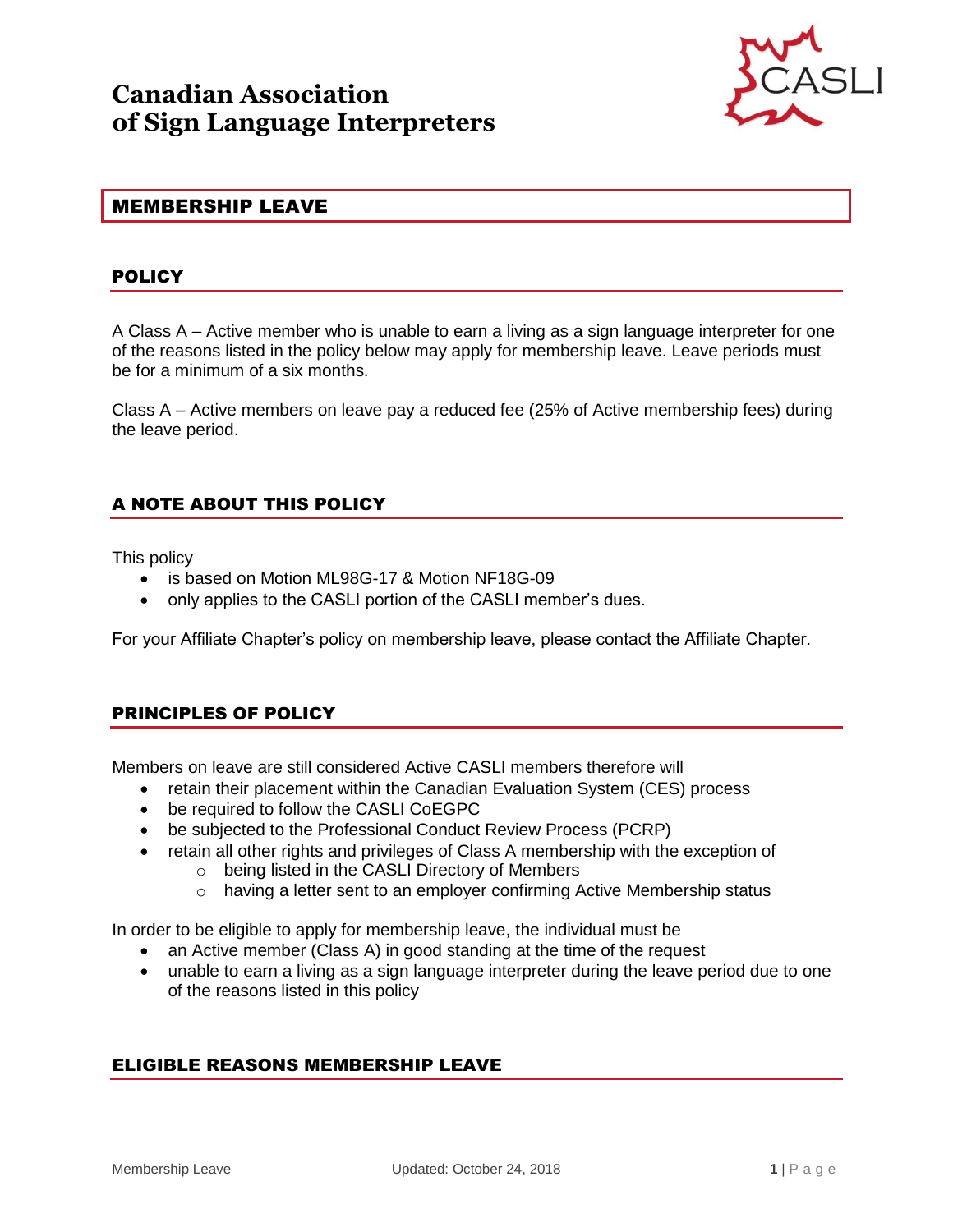## **Canadian Association of Sign Language Interpreters**



Leave requests must fall within one of the following categories

- **Illness/Injury**
	- $\circ$  An Active member requesting leave based on illness must provide a physician's note with their request. The member must be unable to work due to their own illness or that of a spouse, partner or family member.
- **Furthering Education** 
	- $\circ$  An Active member who returns to post-secondary education must provide supporting documentation (e.g. registration letter of acceptance). If the member discontinues their studies during the school year, Active membership fees (less any reduced fees already paid) must be paid by the member within 60 days if they intend to start earning an income as an interpreter.
- **Bereavement** 
	- $\circ$  An Active member who experiences the loss of a spouse, partner or family member may request bereavement leave without supporting documentation.
- **Parental Leave** 
	- o The Active member will be granted maternity leave or may take a leave to fulfill childcare obligations without supporting documentation.
- **Compassionate Leave**
	- $\circ$  An Active member who experience other life events, not listed above, that may require the member to place their membership on hold temporarily. No documentation will be required for the compassionate leave category.

### PROCEDURE

To apply for membership leave, the Active member must

- submit a written or signed ASL request via e-mail to the CASLI office<sup>1</sup>
- outlining a reason for the leave request that is in line with the categories listed above
- listing the start and expected end date of the leave
- attaching any required supporting documentation.

Upon receiving a complete request, the CASLI office will

- complete a Membership Leave Request Form (APPENDIX II f) to calculate dues owing<sup>2</sup>
- forward the request for leave to representatives of the Affiliate Chapter boards (for consideration at the Affiliate Chapter level)
- inform the applicant of the Affiliate Chapter's decision

To finalize the membership leave request, the Active CASLI member must

- $\bullet$  sign a Membership Leave Agreement Form (APPENDIX II g)
- returned the signed Membership Leave Agreement Form to the CASLI office

<sup>1</sup> casli@casli.ca

<sup>2</sup> Calculated in in one-month increments.